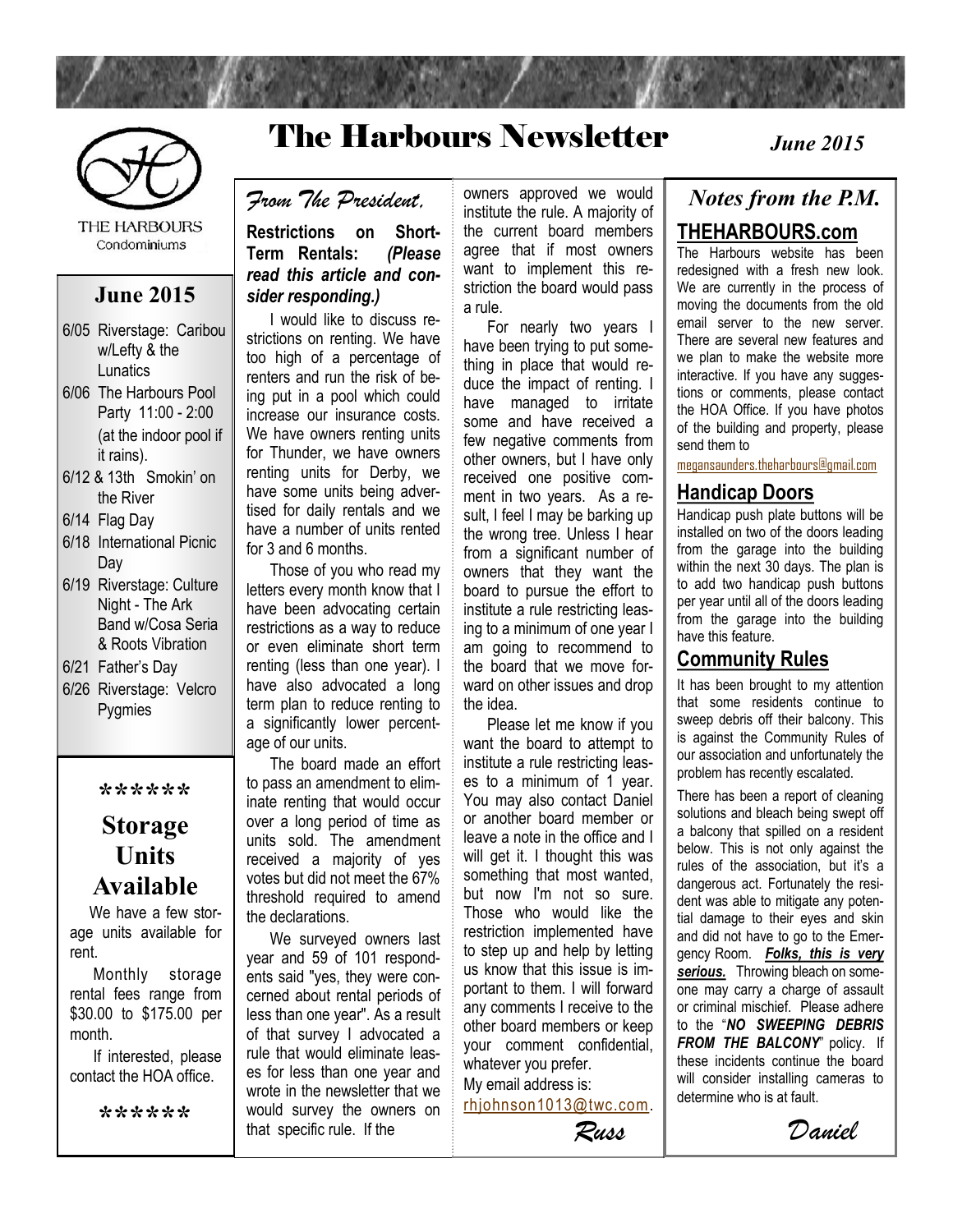

### The Harbours Newsletter *June 2015*

### **Key Audit**

 Most homeowner's have supplied the HOA Office with a key to their unit to allow access to their unit should an emergency arise. Other residents have given a key to a neighbor in case an emergency occurs in their absence.

 The HOA office maintains a key box that is permanently mounted in a secure location behind 2 locked doors. We recently had a couple of emergency situations and the key in our key box did not work. Unfortunately the resident had changed their lock and failed to provide the office with a copy of the new key. In an effort to insure that our HOA key box is up-to-date and accurate, we will be performing a key audit during the month of June.

 The key audit will be held by two staff members who will check each key that is currently in our key box. Every key will be tested to see if it fits the lock on the unit identified. Keys that do not work will be destroyed. Keys that work will be returned to the key box unless the owner directs us to return their key.

 It is a resident's right to decide if they want the HOA to maintain a key in our office. We encourage owners to provide us with a key should an emergency occur whenever they are not home, or if they are at home but unable to unlock the door for emergency personnel. Availability of a key has enabled us to save several units from excessive water damage by entering the unit and turning off the water.

#### **If an owner declines to furnish the office with a key, please note Item 23 of The Harbours Community Rules:**

The owner of each unit shall have the option to place with the board a key to his respective unit. Such key to be utilized by the board only for entry into such unit as provided in the declaration or for such purpose as may be authorized in writing by such owner. In the event that an owner elects not to furnish the board a passkey to such owner's unit, such election shall not alter or reduce the rights of entry granted to the board in the declaration and in the event it becomes necessary for the board to exercise rights of entry therein granted, the board is hereby authorized to utilize such methods as may be necessary to gain such entry (including physical force, if necessary) and such owner hereby release the board from any liability for damages caused by any such entry and agrees to indemnify and hold harmless the board from any claims arising therefrom.

#### **The staff members will test keys in the key box in the following manner:**

Knock on the door and announce themselves and wait to receive a response.

If no one responds in a timely manner, the staff members will insert the key in the lock.

If the key successfully opens the lock, *WE WILL NOT OPEN THE DOOR MORE THAN 5 INCHES*.

The staff member will then close and re-lock the door.

#### **We will leave a note under the door of every unit indicating one of the following:**

We do **NOT** have a key on file in our office and the following tag will be placed in our key box:

#### "*NO KEY PROVIDED FOR THIS UNIT*".

We have a key on file in our office that indicates it is for your unit but it **DID NOT FIT THE LOCK ON YOUR DOOR**.

We have a key on file in our office and it fit the lock on your door. We are returning the key to our key box.

If you want to supply the HOA with a key to your unit (or your code if you have a lock that can be accessed with a code) prior to our audit, please provide that to our office during the hours of 9:00 to 5:00, Monday through Friday.

The Key Audit is scheduled to occur June 8<sup>th</sup> through June 12<sup>th</sup> and we anticipate completing 2 floors a day as follows:

| Monday    | June 8th  | Floors 10 & 11 |
|-----------|-----------|----------------|
| Tuesday   | June 9th  | Floors 8 & 9   |
| Wednesday | June 10th | Floors 6 & 7   |
| Thursday  | June 11th | Floors 4 & 5   |
| Friday    | June 12th | Floor 3        |
|           |           |                |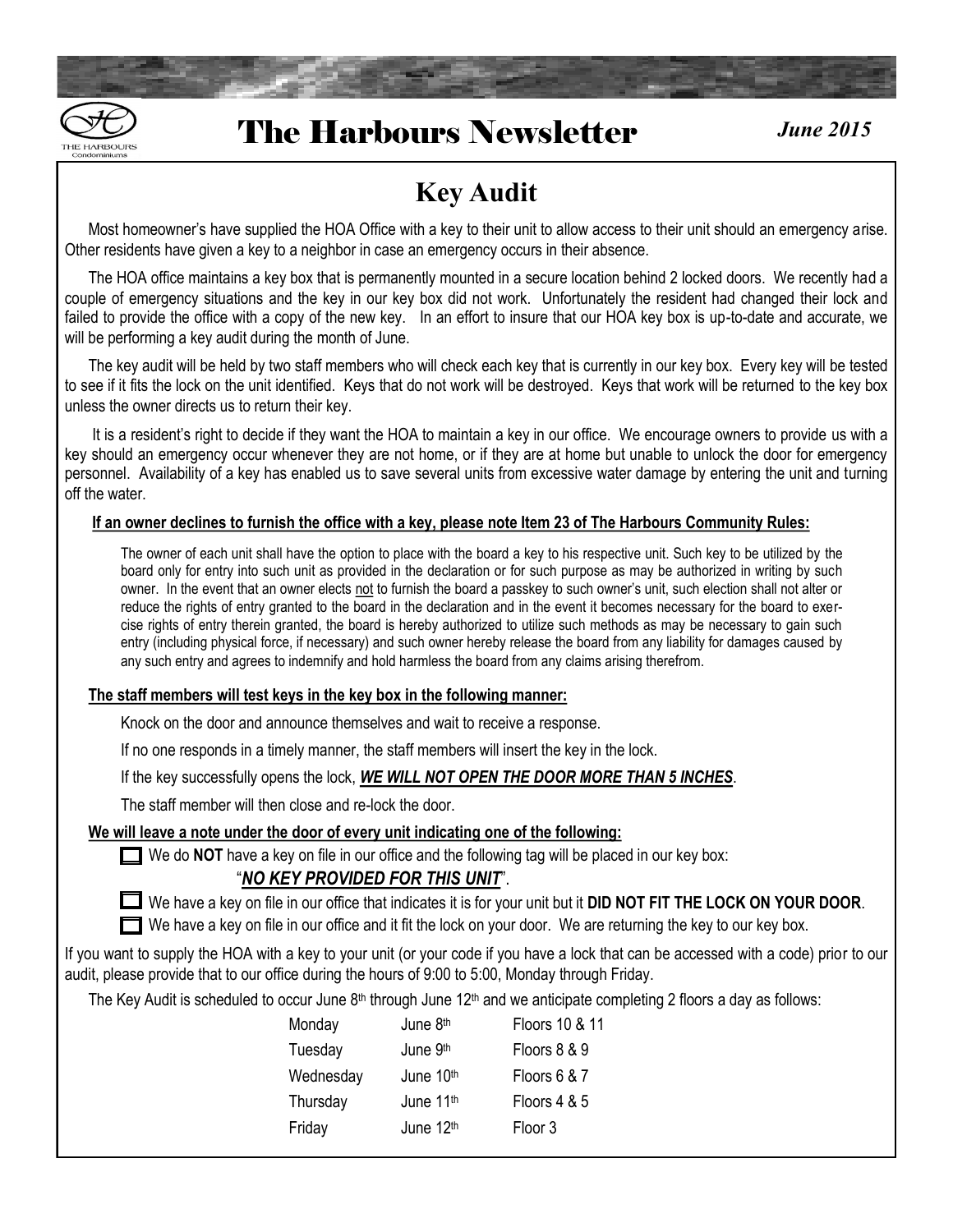### **Building & Grounds Update**

The Buildings and Ground committee is meeting in June to discuss long term plans for several major projects. We have identified what we feel are the major infrastructure issues that need to be addressed for the long term and we are beginning to gather information from qualified contractors so we can update the plans to be sure our reserve plan sufficiently funds these items.

The items that we will be researching include:

1. An updated ten year plan to complete the restoration and protect the garage structure from deterioration.

2. A plan to add drip rails on the walls to reduce long term staining of the walls.

3. An updated ten year plan to ensure the proper maintenance and renovation of the elevators.

4. An updated plan to ensure the roof continues to be properly maintained.

5. An Investigation of the impact of treating the water entering the building to reduce the impact of the hard water.

6. An updated plan to ensure proper maintenance of the water pumping station (recently upgraded) and fire protection station.

7. Completion of the water proofing of the building skin and plans for future maintenance.

Daniel reports monthly on these items to the board and the latest report indicates everything (except the garage and drip rails) is in good working order, however all the equipment is getting old and we need to review the plans in place to ensure the proper functioning in the future. This is a lot to consider and we will spend the bulk of the rest of the year putting together the plan.

### **Finance Update**

 The financials through May 2015 reflect that our overall expenses remain in budget. The Finance Committee and Board remain optimistic that we will end the year in budget.

## **Medley's Total Home Improvements**

 (502) 593-8015 Rmedley22@aol.com

### Specializing in Tile & Stone Work

Check out our work at YP.COM Medley Home Improvements Paid Advertisement

### **Balcony Leaks**

 There have been a couple of recent leaks into condos from the balcony of the condo directly above. The cause of the leaks was old caulking on the balcony that had deteriorated. After years of water penetrating the area the water then traveled down to the condo below. The neighbor below observed a stain or leak in their ceiling and reported it to the HOA Office.

 Although the damage to individual units has not been excessive thus far, the cost to complete the repairs has been rather costly.

 A preventive measure is to replace the caulk before a leak forms. Most of the original caulk that remains is at the very end of its useful life. Replacing the caulk now before a problem forms could result in a savings of costly repairs. Balconies are the responsibility of the owner, so when this type of leak occurs the owner of the condo in which the leak originates is held responsible for repairs to their own unit and also the repairs to their neighbor's unit(s).

### **June Quotes**

*Tears of joy are like summer rain drops pierced by sunbeams*

Hosea Bullou

*Deep summer is when laziness finds respectability…*

Sam Keen



Hardwood Floor Cleaning Tile Cleaning

*2008"*

 Bryon Steinbach "*Cleaning The Harbours* (502) 338-7398 *Hallway Carpets Since*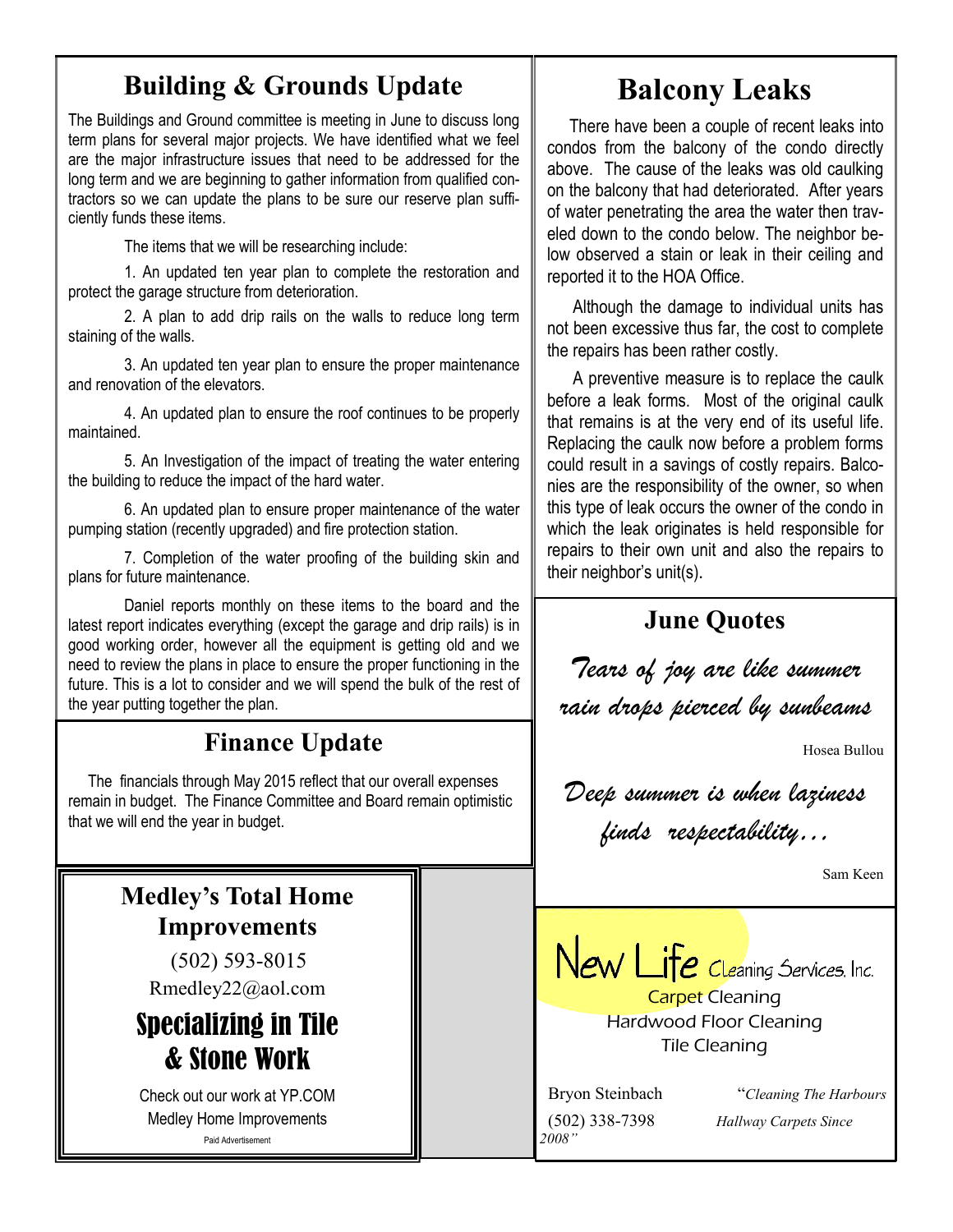



## The Harbours Newsletter *June 2015*

The Harbours **Voluntary Directory**



#### **Get to know your neighbors!**

 How . . . you might ask. One quick and easy way is to become part of the best list at the Harbours . . . the Harbours' Directory. Have you ever wanted or needed to connect or get a hold of one of your neighbors but did not know a phone or email address? An easy solution is to join our Harbours' Directory. We are now 4 pages long and want to continue our growth to include all residents.

 All you need to do is email your name, unit number, lease or own, email address if you want it included and phone number to:

[debbiezp@icloud.com.](mailto:debbiezp@icloud.com) 

You can also reach out to Daniel in the office for a hardcopy of a form you can complete and slide under Unit 414's door. The Directory is a voluntary, resident maintained publication. The information is only shared with other folks who have given their information.

## **Now Open!!** On The **ROCKS**

BURGERS \* BAR \* BANDS

A new full-service patio dining experience, located at **KingFish** Jeffersonville's lower patio right on the banks of the Ohio River. Gourmet Burgers, Fresh Oysters, Cod Sandwich, Hand-cut fries with special dipping sauces. Live music from some of the areas top acts. Patio bar with specialty drinks and craft beer.

#### **Schedule and Hours Mondays—Closed Tuesdays-5-11 Rock music (Bike Night) Wednesdays 5-10 Open Mic Thursdays 5-10 Country Night Fridays 5-11 Variety**

**Saturdays 11:30**

Paid Advertisement

### **HOA Utility Recap for May 2015**

Cost per sq. ft. for May:

| \$.0080<br>Water:<br>\$.0211<br>Sewer:<br>SQ FT<br>Type of Unit<br>845<br>AA<br>A<br>992<br>B<br>987<br>1,974<br>ВB<br>ВC<br>1,929<br>1,800<br>BD<br>С<br>942<br><b>CF</b><br>2,140<br>813<br>D<br>E<br>1,353<br>ΕE<br>1,500<br>1,198<br>F<br>G<br>1,420<br>$\bar{T}$<br>2,469<br>U<br>1,832<br>V<br>1,358<br>W<br>3,537<br>Χ<br>1,988<br>1,988<br>Υ<br>Z<br>1,957<br>TH1<br>1,953<br>1,903<br>TH <sub>2</sub> | Electricity: | \$.0229 |
|----------------------------------------------------------------------------------------------------------------------------------------------------------------------------------------------------------------------------------------------------------------------------------------------------------------------------------------------------------------------------------------------------------------|--------------|---------|
|                                                                                                                                                                                                                                                                                                                                                                                                                |              |         |
|                                                                                                                                                                                                                                                                                                                                                                                                                |              |         |
|                                                                                                                                                                                                                                                                                                                                                                                                                |              |         |
|                                                                                                                                                                                                                                                                                                                                                                                                                |              |         |
|                                                                                                                                                                                                                                                                                                                                                                                                                |              |         |
|                                                                                                                                                                                                                                                                                                                                                                                                                |              |         |
|                                                                                                                                                                                                                                                                                                                                                                                                                |              |         |
|                                                                                                                                                                                                                                                                                                                                                                                                                |              |         |
|                                                                                                                                                                                                                                                                                                                                                                                                                |              |         |
|                                                                                                                                                                                                                                                                                                                                                                                                                |              |         |
|                                                                                                                                                                                                                                                                                                                                                                                                                |              |         |
|                                                                                                                                                                                                                                                                                                                                                                                                                |              |         |
|                                                                                                                                                                                                                                                                                                                                                                                                                |              |         |
|                                                                                                                                                                                                                                                                                                                                                                                                                |              |         |
|                                                                                                                                                                                                                                                                                                                                                                                                                |              |         |
|                                                                                                                                                                                                                                                                                                                                                                                                                |              |         |
|                                                                                                                                                                                                                                                                                                                                                                                                                |              |         |
|                                                                                                                                                                                                                                                                                                                                                                                                                |              |         |
|                                                                                                                                                                                                                                                                                                                                                                                                                |              |         |
|                                                                                                                                                                                                                                                                                                                                                                                                                |              |         |
|                                                                                                                                                                                                                                                                                                                                                                                                                |              |         |
|                                                                                                                                                                                                                                                                                                                                                                                                                |              |         |
|                                                                                                                                                                                                                                                                                                                                                                                                                |              |         |
|                                                                                                                                                                                                                                                                                                                                                                                                                |              |         |
|                                                                                                                                                                                                                                                                                                                                                                                                                |              |         |

Example: E Unit May Electricity for E Units: 1,353 sq.ft. x \$.0229 = \$ 30.98 May Water for E Units: 1,353 sq.ft. x  $$.0080 = $ 10.82$ May Sewer for E Units: 1,353 sq.ft. x  $$.0211 = $ 28.55$ 

#### **Parking Spaces**

The garage is a shared common area. The Harbours Community Rules (located on our webpage), has specific guidance for parking space use. One of the restrictions states "*parking spaces shall be used for parking spaces only*." Please comply with this restriction by removing all items. It is important to adhere to this restriction for safety, liability and the appearance of our community.